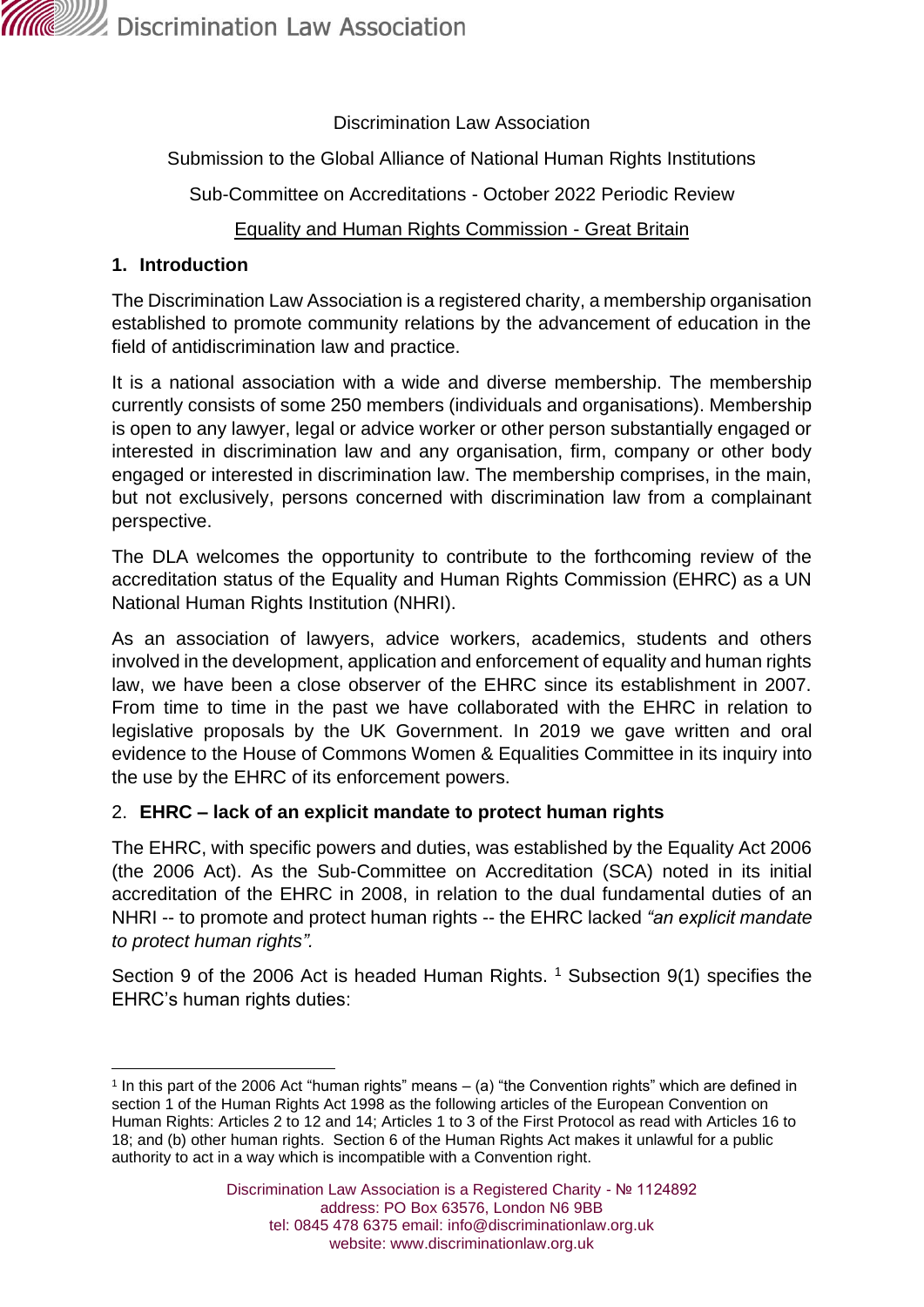*"The Commission shall, by exercising the powers conferred by this Part* 

- *a) promote understanding of the importance of human rights,*
- *b) encourage good practice in relation to human rights,*
- *c) promote awareness, understanding and protection of human rights, and*
- *d) encourage public authorities to comply with section 6 of the Human Rights Act 1998 (compliance with Convention rights).*

Section 8 of the 2006 Act is headed Equality and Diversity. Section 8(1) sets out EHRC duties in relation to equality and diversity, with similar promotional duties but also includes as 8(1)(e), that the Commission shall *"enforce the Equality Act 2010<sup>2</sup> ".*

The SCA report in 2008 accrediting the EHRC with A status includes:

*"The Sub-Committee notes the following:*

*–*

*"1) In the current effort to unify the different anti-discrimination and equality legislation, it is important that the views of the EHRC be considered. It recommends that:*

*"a. the functions of the EHRC be expanded to give it an explicit mandate to protect human rights, including the power to receive and determine complaints on human rights violations."*

In 2008, when there still was a mixed array of equality laws and orders and intense work was underway to draft an acceptable single equality law, it may be that the EHRC had proposed that it should have quasi-jurisdictional competence in relation to human rights violations, involving major revision of the 2006 Act, which, so far as the DLA is aware, was never seriously considered. But, for the purposes of this submission, the important point is SCA concern from the outset regarding the EHRC's limited statutory capacity to protect human rights.

There has been no change, and the EHRC continues to function as an NHRI lacking enforcement powers in relation to human rights which it has always had in relation to equality.

As the EHRC itself has emphasised, this limit to its powers has prevented it from providing advice and assistance or providing or funding legal representation to individuals or groups who have been victims of human rights violations. The only exception to this restriction is if the breach of human rights which would be the subject of the litigation is also an unlawful act under the Equality Act 2010.

Potentially more significant in terms of the EHRC's deficient legislative mandate to protect human rights is the exclusion of the EHRC's power to conduct investigations into an individual or organisation it suspects of having committed an unlawful act,

 $2$  The Equality Act 2010 is the comprehensive consolidating act which makes unlawful discrimination by public or private persons because of 9 protected characteristics: race, sex, disability, sexual orientation, religion or belief, age, gender reassignment, pregnancy or maternity, marriage or civil partnership.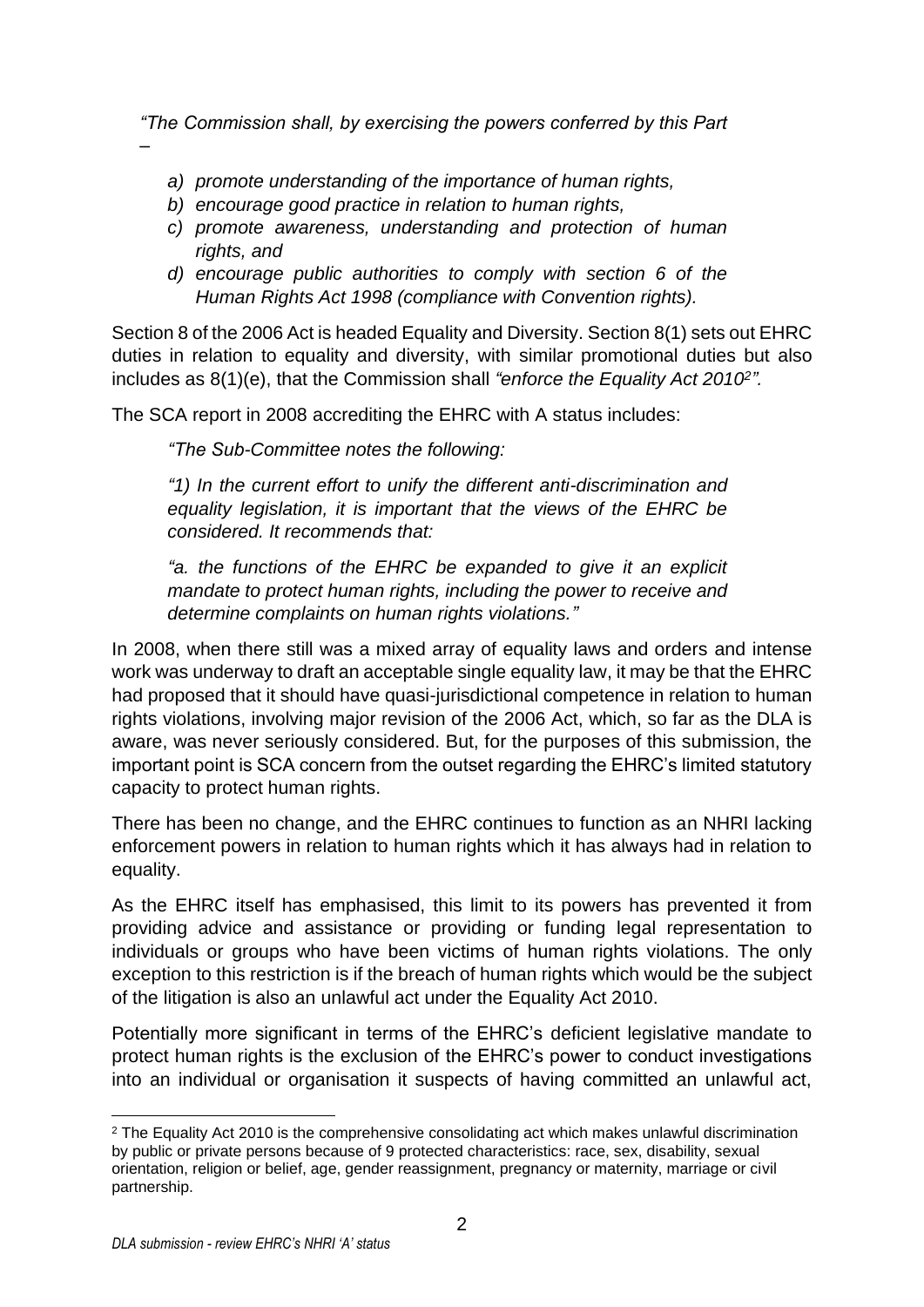which currently applies only to acts unlawful under the Equality Act 2010 and not acts unlawful under s.6 Human Rights Act 1998.

This unique power enables the EHRC to require the person under investigation to provide information, documents in their possession and give oral evidence. If the investigation finds that an unlawful act has been committed the EHRC can require the person to take action to prevent recurrence, ultimately enforceable by court order.<sup>3</sup> It was in the race and sex discrimination legislation in the 1970's that Parliament first provided the relevant equality bodies as a more effectively to combat discrimination than to rely on litigation by victims

In our view the relevant provisions of the Equality Act, sections,  $9, 20 - 24, 28$  and 34 and Schedule 2 all could easily be amended to provide the EHRC with powers in relation to human rights equivalent to its powers in relation to equality.

For fuller details, please refer to these provisions in the Equality Act 2006

<https://www.legislation.gov.uk/ukpga/2006/3/contents>

The DLA submits that to continue to leave unchanged any degree of asymmetry would signal an acceptance of lesser importance of human rights.

Despite the SCA raising the need to strengthen the EHRC's capacity to protect human rights in 2008 no steps have been taken by the UK Government for this purpose. The primary advocate for such change has been the EHRC, with no response from government. This issue was raised in 2020 by the Parliamentary Joint Committee on Human Rights in its report 'Black People, Racism and Human Rights' (November 2020):

In its Conclusion and Recommendations (pages 37 and 38, paragraph 18 (iii) ) the JCHR states:

 "*[For the EHRC to be, and be seen to be, an effective enforcer of Black](about:blank?compose#_bookmark33)  [people's human](about:blank?compose#_bookmark33) [rights:](about:blank?compose#_bookmark33)*

iii) *[Government must harmonise the Commission's human rights](about:blank?compose#_bookmark36)  [enforcement](about:blank?compose#_bookmark36) powers in line with its powers in relation to [equality,](about:blank?compose#_bookmark36) so that it can [undertake](about:blank?compose#_bookmark36) [investigations where it is suspected that an](about:blank?compose#_bookmark36)  [organisation has breached the](about:blank?compose#_bookmark36) [Human Rights Act and provide legal](about:blank?compose#_bookmark36)  [assistance to individuals in Human](about:blank?compose#_bookmark36) Rights Act [cases."](about:blank?compose#_bookmark36)* (Paragraph 101)

The Government published its response to the JCHR report in February 2021, and specifically on this issue in paragraphs 59 – 60:

*59. The EHRC already has a range of important human rights powers and duties. It is accredited at the United Nations with "A" status by the*

 $^3$  It was in the race and sex discrimination legislation in the 1970's that Parliament first provided the relevant equality bodies with powers to conduct investigations as more effective means to combat discrimination than to rely on litigation by victims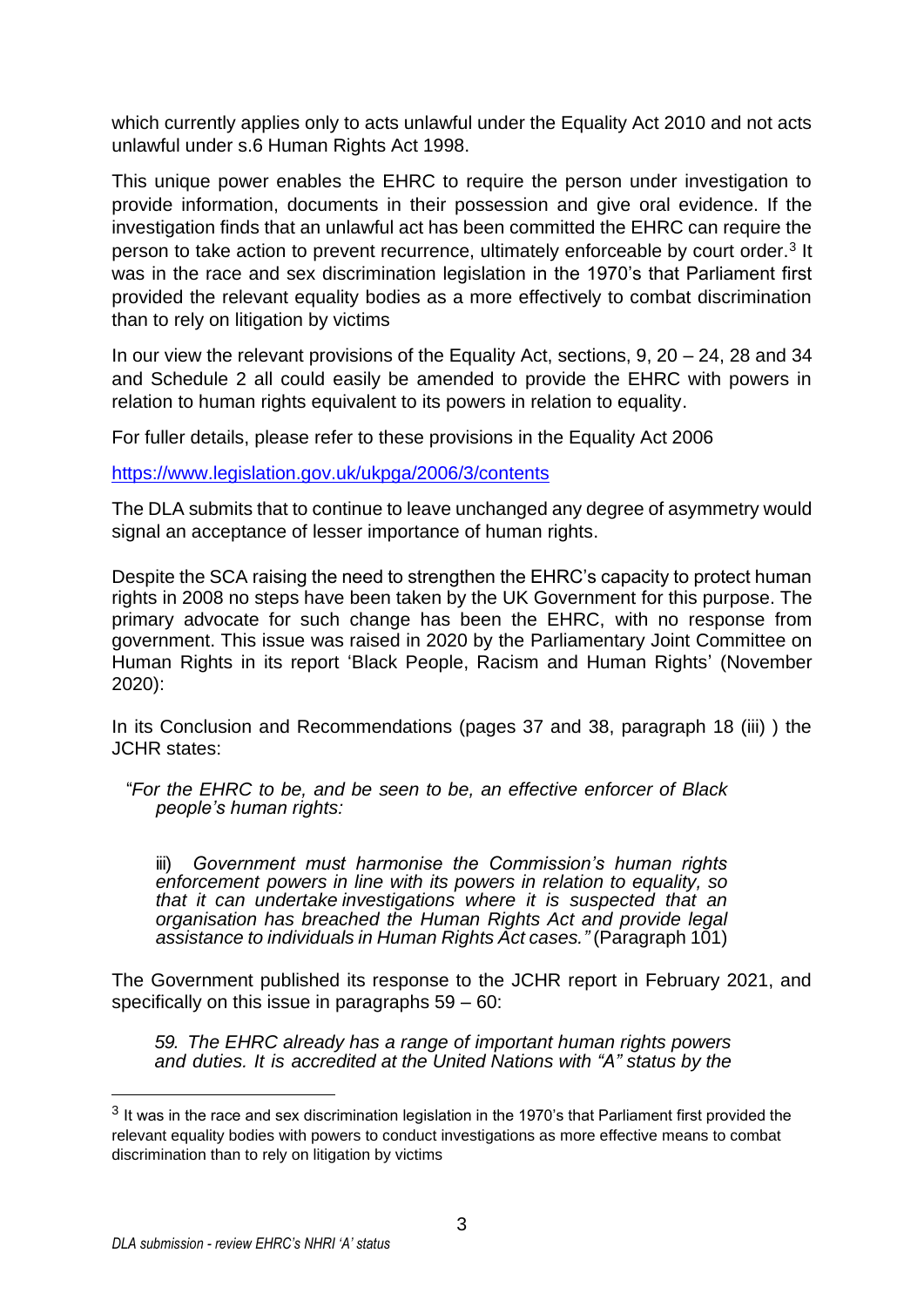*Global Alliance of National HumanRights Institutions. This means it fully meets the requirements to protect human rights in Great Britain including carrying out inquiries, where appropriate. The 2018 Tailored Review did not recommend that human rights enforcement powers were necessary for theEHRC; and argued that the EHRC should focus on resolving issues of effectiveness and impact.*

*60… The UK continues to have strong human rights protections within a comprehensiveand well-established constitutional and legal system. The protections contained in our domestic legal framework mean that individuals can uphold their rights in a UK court, with legal aid available for cases that are within scope, and for those that aren't funding may still be available through the Exceptional Case Funding scheme. In addition tothis, the EHRC continues to have the power to provide legal assistance to victims of discrimination, which can include the provision of legal representation and assistance toindividuals in cases with an equality and human rights element.*

Contained in the Government's response to the JCHR report was the response of the EHRC; on this issue the EHRC stated:

*24. We also agree that the Commission's less extensive enforcement powers in relation to human rights limit our ability to protect Black people's rights effectively. While we can provide legal assistance to individuals in Equality Act 2010 proceedings, we cannot do soin human rights cases unless the claimant is also complaining of a breach of the EqualityAct.*

*25. Similarly, although we have the power to undertake an investigation where we suspect an organisation has committed an unlawful act under the Equality Act 2010, this power does not extend to enabling us to investigate suspected breaches of human rights law. We therefore welcome the Committee's recommendation to Government that it should.*

We have seen the SCA report of its recent review of the Australian Human Rights Commission (AHRC) March 2022 deferring for 18 months a decision on reaccreditation primarily on the basis of the AHRC failing to have made sufficient progress in implementing earlier SCA recommendations. What we take from that report is the strong admonition also relevant in relation to the EHRC: *"The Paris Principles require that a NHRI must be legislatively mandated for both the promotion and protection of all human rights."*

In our submission on this issue we would add that the UK is facing a particularly critical time in relation to human rights when to have an NHRI fully legislatively mandated to protect as well as promote human rights will be especially important.

Three major Government bills have become law:

- The Police, Crime, Sentencing and Courts Bill
- The Nationality and Borders Bill
- The Elections Bill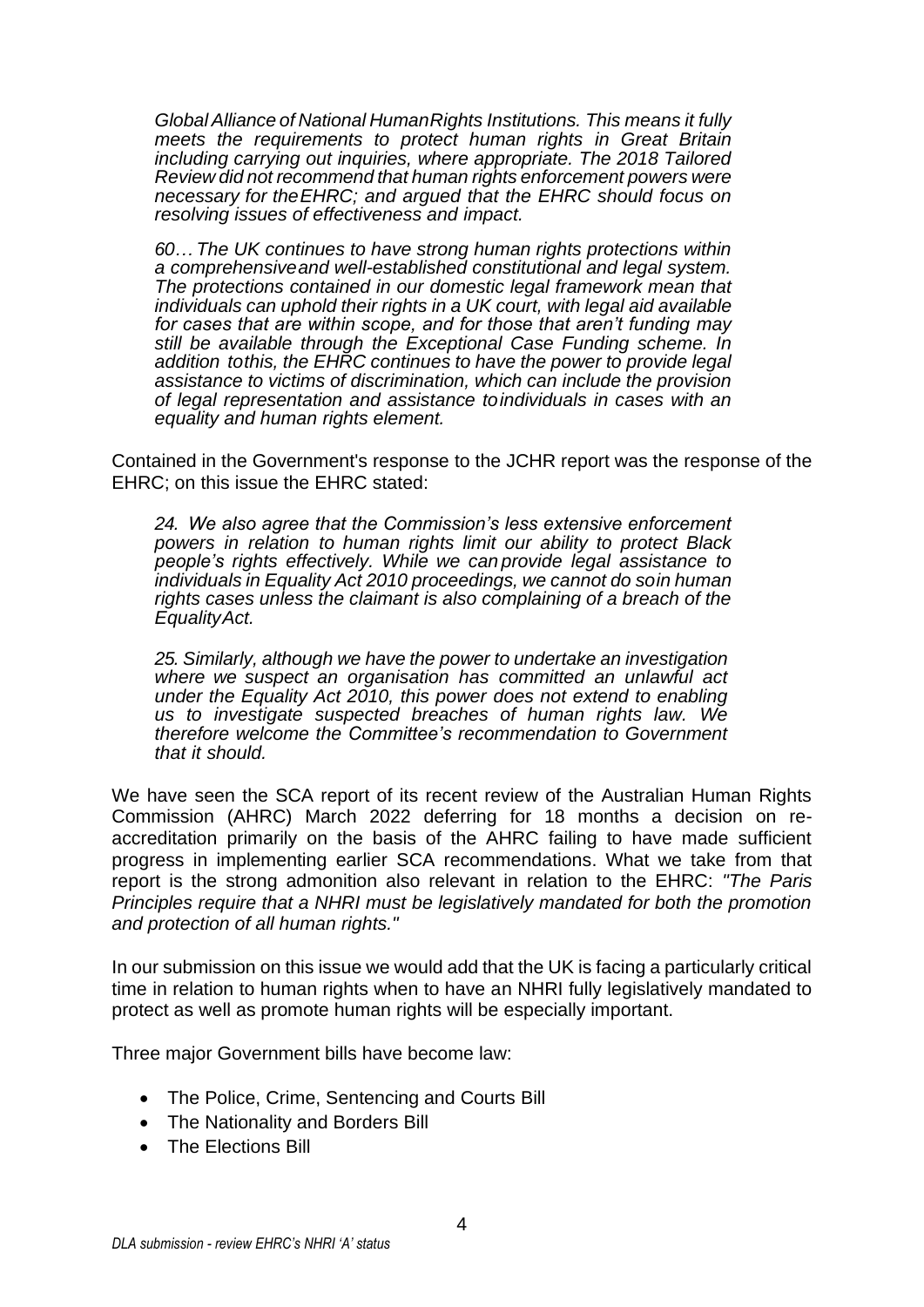Throughout their consideration by Parliament there was wide concern that each of these measures included provisions likely to breach Convention rights including (taken together):

- Article 5: Right to liberty and security
- Article 6: Right to a fair trial
- Article 8: Right to respect for private and family life
- Article 10: Freedom of expression
- Article 11: Freedom of assembly and association
- Article 3 of the First Protocol : Right to free elections
- Article 17: Prohibition of discrimination in the enjoyment of the above Convention rights

Legal aid in the UK has been reduced by more than 80% since 2012, affecting the access to justice for the most disadvantaged members of community including women, Black and minority ethnic people, disabled people, prisoners, asylum-seekers and refugees, people on low incomes. Many within these groups will be adversely affected as these new laws come into force.

At the same time the Government was consulting on its proposals for reform of our Human Rights Act. More than 12,000 individual responses were submitted to the Ministry of Justice. The DLA, alongside a very large number of human rights and equality NGOs including the British Institute of Human Rights, Justice, NGOs supporting migrants, refugees, children, older people, The Law Society and individual lawyers, academic lawyers and the EHRC submitted detailed responses setting out why the Government's proposals are unnecessary and unwanted; their main impact would be to exclude some groups or make it far more difficult, with additional legal and procedural barriers, to bring human rights claims. Regardless of strong and widespread opposition to the Government's proposals, the recent Queen's speech outlining the legislative programme for the next Parliamentary session includes a Bill of Rights bill.

With the Government's large majority in Parliament the British Bill of Rights could be enacted within the next 12 months. The need for the EHRC to be able to provide advice and assistance, to support claims by victims of human rights violations will be all the greater.

The DLA would therefore urge the SCA to give serious regard to the failure by the UK government since the EHRC's initial accreditation in 2008, to respond to the SCA concern regarding the EHRC's lack of specific mandate to protect human rights. If such mandate were necessary for our NHRI then, in our view it is essential now. As we comment above, to delay further to ensure the EHRC has powers in relation to human rights equivalent to its powers in relation to equality conveys a message that that for the UK government human rights are less important.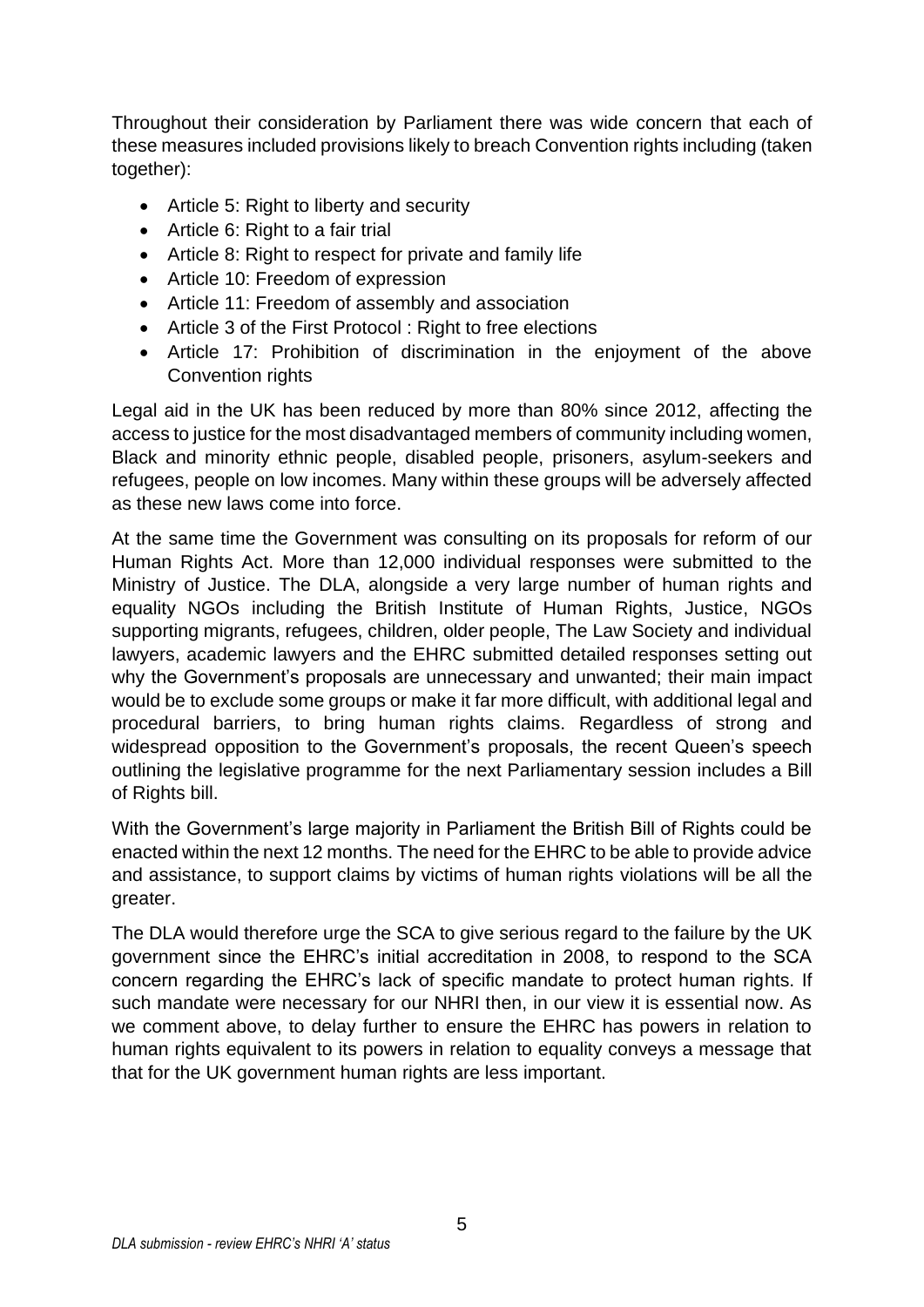# 3. **EHRC – Independence and pluralism ?**

A second concern of the DLA relates to the fundamental requirements under the Paris Principles of independence and pluralism: how well is the EHRC meeting these? What are public perceptions and what is the reality?

In its November 2015 report of re-accreditation of the EHRC with A status the first notes by the SCA refer to the selection and appointment of EHRC members. In drafting this submission we have carefully considered Paris Principle B.1 and SCA General Observation 1.8.

The DLA is not able to provide information regarding the procedures that have been followed to appoint EHRC commissioners since 2015. We are unable to comment on whether the clear, transparent, merit-based and participatory process specified in General Observation 1.8 was carried out for every appointment.

We are aware of disquiet amongst organisations working to combat racism in relation to a particular commissioner appointment in 2020; an open letter was sent to the Minister by lawyers, campaigners and anti-racism NGOs objecting to this appointment based on the person's published views on diversity, race and immigration.

The DLA uncertainty relating to the independence of the EHRC stems from the speech by the Minister for Women and Equalities on 17 December 2020 in which she sets out "the Government's new approach to tackling inequality across the UK". We attach the full transcript of her speech. She refers several times to moving *"well beyond the narrow focus of protected characteristics"* , while, as mentioned above, a core function of the EHRC is to enforce the Equality Act 2010 the primary focus of which is on eliminating discrimination and advancing equality based on 9 protected characteristics - race, sex, disability, sexual orientation, religion or belief, pregnancy and maternity, age, gender-reassignment and marriage and civil partnership. The Minister then refers to new EHRC Commissioners:

"*That is why I am appointing a new chair and a wide variety of commissioners to the Equality and Human Rights Commission to drive this agenda forward.*

*I am proud we have Baroness Kishwar Falkner, David Goodhart, Jessica Butcher, Su-Mei Thompson and Lord Ribeiro, all of whom are committed to equality and ready to challenge dangerous groupthink."* 

With this speech having been widely circulated and on public record, we suggest it is inevitable that on occasions when the EHRC omits to challenge publicly government policies or actions which could violate human rights there will be a response that this is the result of commissioners being appointed to *"drive forward"* the Government's agenda.

We refer to the emphasis on pluralism, participation, transparency in General Observation 1.8 and paragraph B.1 of the Paris Principles to promote public confidence in the selection process, the successful candidates and the NHRI.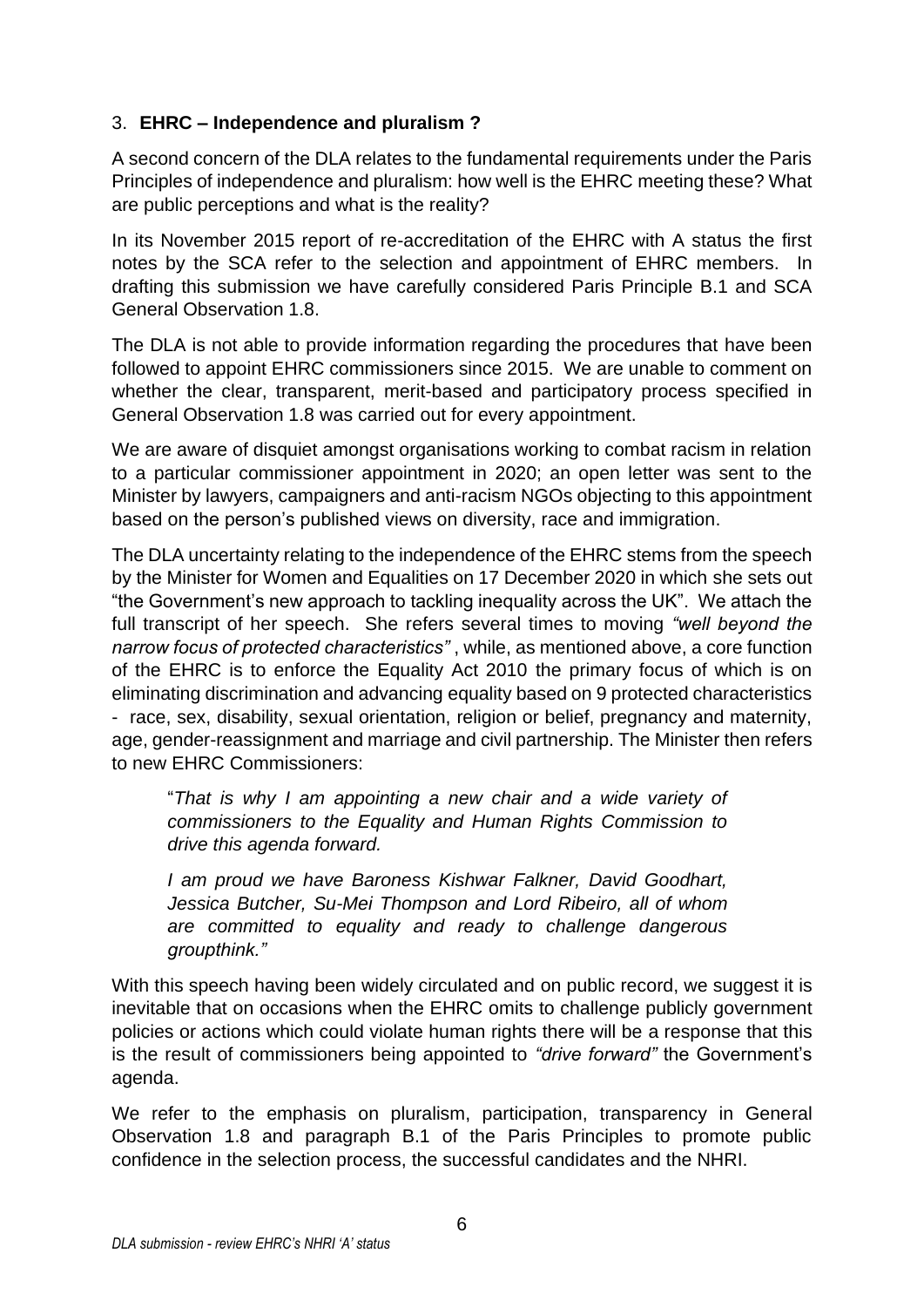As external observers, the DLA is not aware of efforts which the EHRC may have made to develop and maintain pluralistic participation in its work and or pluralism in the selection of Commissioners.

We note that Paris Principle B.1 requires *"pluralist representation of the social forces (of civilian society) involved in the protection and promotion of human rights…."* This should be achieved either by being NHRI members or represented by NHRI members or by *"effective cooperation".* As we do not believe the current EHRC commissioners include the full list of the "social forces" in (a) to (e) in Paris Principle B.1<sup>4</sup>, we turned to the minutes of EHRC Board meetings (publicly available on the EHRC website) for information about EHRC cooperation with these forces.

We looked at minutes for 8 meetings in 2021 and 2 meetings in 2022. Attendance was recorded in three sections: Chair and Commissioners, EHRC officers, and guests. At every meeting as guests there were two people: someone from the EHRC Wales Committee and a representative from the Government Equalities Office (GEO)<sup>5</sup> The only exception was the meeting on 13 May 2021 for which the minutes record as guests *"for item 11"* Kemi Badenoch Minister for Equalities, her Assistant Private Secretary and her Special Assistant.

Item 11 in the minutes for the 13 May 2021 meeting is the following:

*"Kemi Badenoch shared her views on the work of the Commission and the current state of equalities. Discussion included: the importance of the UK Government and the Commission working constructively together; that equality has a new significance and prominence including an increase in pluralised and divisive debates and she was keen that the Commission provides a clear and evidence-based position to help move these divisive debates forward in a constructive and evidence-based way."*

It is not possible to know how the Minister presented these issues; how she might have elaborated what *"working constructively together"* should require from the EHRC. What were the *"pluralised and divisive debates"*? What would moving these debates forward mean in practice: taking a position? Supporting the Government's position? Sweeping them under the table? Was the EHRC expected to do as she was asking? The minutes do not include any unplanned dialogue between the Minister and commissioners or any question-and-answer session after the Minister had spoken.

<sup>&</sup>lt;sup>4</sup> The indicative list includes NGOs "responsible for human rights and efforts to combat racial discrimination", trade unions and concerned social and professional organisations such as associations of lawyers or doctors; trends in philosophical or religious thought, universities and qualified experts, Parliament, Government departments (in an advisory capacity only)

<sup>5</sup> The Government Equalities Office (GEO) is within the Cabinet Office. It sponsors the EHRC and may have some responsibility for EHRC compliance with the Framework Document 2019 between the EHRC and the Cabinet Office, which defines in detail the EHRC's formal relationships with Government departments.